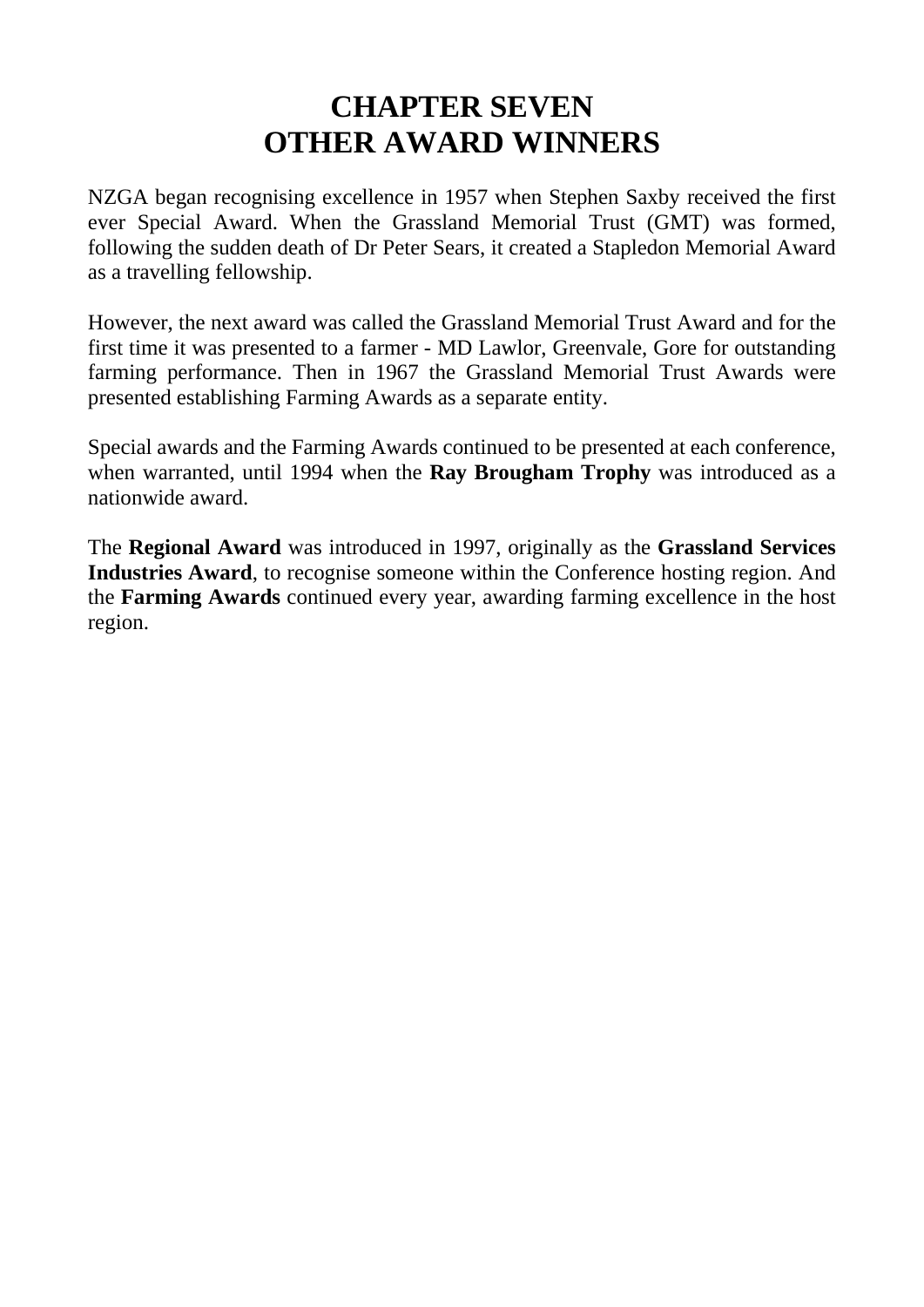# **NZGA Special Award**

At the Annual General Meeting in October 1957 the NZGA Executive Committee made its first award for "an outstanding contribution to the betterment of NZ grassland".

### **1957 Stephen Hector Saxby**

The decision to create a Special Award had been made the previous year. The Organising Committee of the Seventh International Grassland Congress (held in Palmerston North in 1956) had recommended to NZGA that Stephen Saxby receive a Special Award for the outstanding effort he had made in organising this large event, and the NZGA Executive agreed unanimously to this award.

## **1958 Harry Woodyear-Smith**

This Award was repeated in 1958 when Harry received the Award from President Lionel Corkill. Harry had spent over 30 years promoting grassland improvement, as an adviser in the Department of Agriculture and the in the Challenge Phosphate Company.

## **1959 Charles James Hamblyn**

Since 1924 Charlie worked in extension in the Department of Agriculture, latterly focusing on improving hill country pastures and marginal land. He thanked those present and returned to his seat - and then died. The meeting was delayed for six months.

# **1960 GB Baker**

Mr Baker was chairman of the Rabbit Destruction Council from when it was set up in 1948. Remarkable production increases were achieved on land formerly infested with rabbits and the improvement in soil cover was spectacular.

NB: This award was made at the special AGM in May 1960, delayed by Charlie Hamblyn's sudden death in Gisborne the previous December.

# **1961 PW Smallfield**

Percy started with the Department of Agriculture in 1921 as an instructor in Auckland and by 1924 he was at Ruakura Farm of Instruction, teaching the rudiments of agriculture. Four years later he was back in Auckland as Fields Superintendent and later made an outstanding effort developing pumice soils. He was retiring at the time of his Special Award. He was NZGA President in 1950.

### **1962 AH Cockayne**

Alfred Hyde Cockayne started it all in 1912 and established NZGA in 1931, so fully deserved a Special Award in his retirement, since 1943.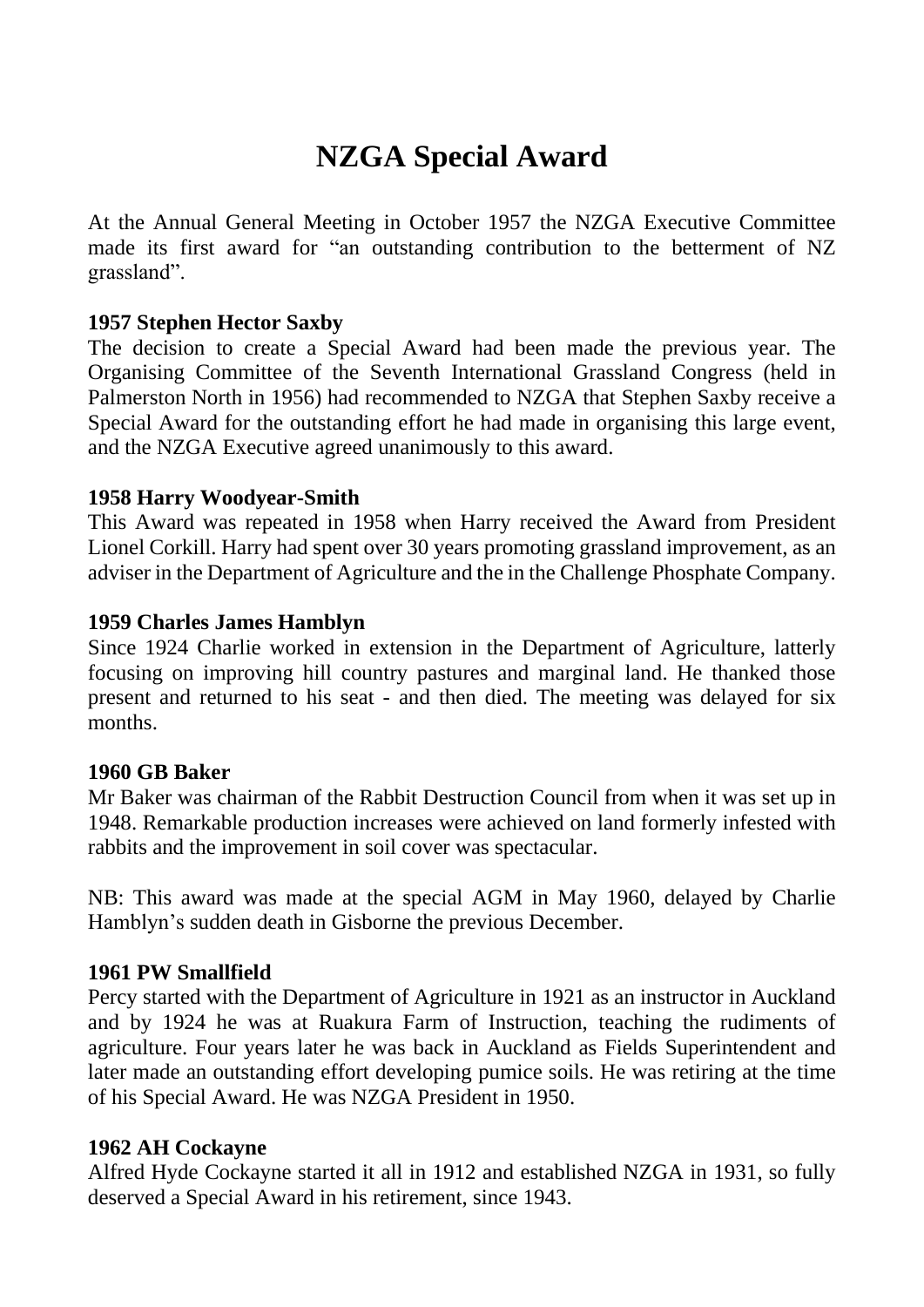### **1963 Lionel Corkill**

He was known widely as just Corky, but was the pillar of DSIR Grasslands after the great Sir Bruce Levy. As a geneticist and plant breeder he achieved much by developing the Grasslands range of pasture grasses and legumes during the 1960s. His work on cyanogenesis in white clover deserved the Nobel Prize but an American received it instead.

## **1967 Jim Lambert**

Jim was responsible for establishing the DSIR Grasslands regional stations at Lincoln, Gore and Kaikohe. In doing so the Division was able to carry out research into special problems of these particular regions.

### **1968-70**

As the Tenth International Grassland Congress was being held in Surfers Paradise, Australia in 1970, the slowly developing Grassland Memorial Trust set aside limited funds for 14 NZGA members to attend the Congress.

## **1974 Doug Fyfe**

Doug reported in The Christchurch Press over many years on rural matters.

**1976 Nelson Transport Ltd** - special citation.

**1977 HCH (Hoddy) Pearse** - fencing developments in hill country.

**1978 Ray Rankin** - for his advisory work in Southland.

**1979** Three awards were given this year:

**John C Paterson** Pyne Gould Guinness Ltd for his seed industry work

over 20 years; **Farm Production Division of NZ Dairy Board (**led by **Geoff Stitchbury)** for developing the farm discussion group concept; **David Wright,** MAF for managing regional advisory services.

**1980** Three awards were also presented this year:

**DC Peterson**, farm consultant, and a **group of six farmers at Broadlands, near Taupo**;**Omahu Demonstration Farm,** Edgecumbe (Rangitaiki Dairy Co); **Peter Freeth**, agricultural editor, NZ Herald.

### **1981**

**GB Malden**, NZ Farmers Fertiliser Co, Auckland; D **John M Mauger**, East Coast Fertiliser Co, Napier.

**1983 OG (Ossie) James**, James Aviation, Hamilton for service to aerial topdressing.

**1986 Findlay McCulloch**, MAF Otago for his contributions to rural broadcasting.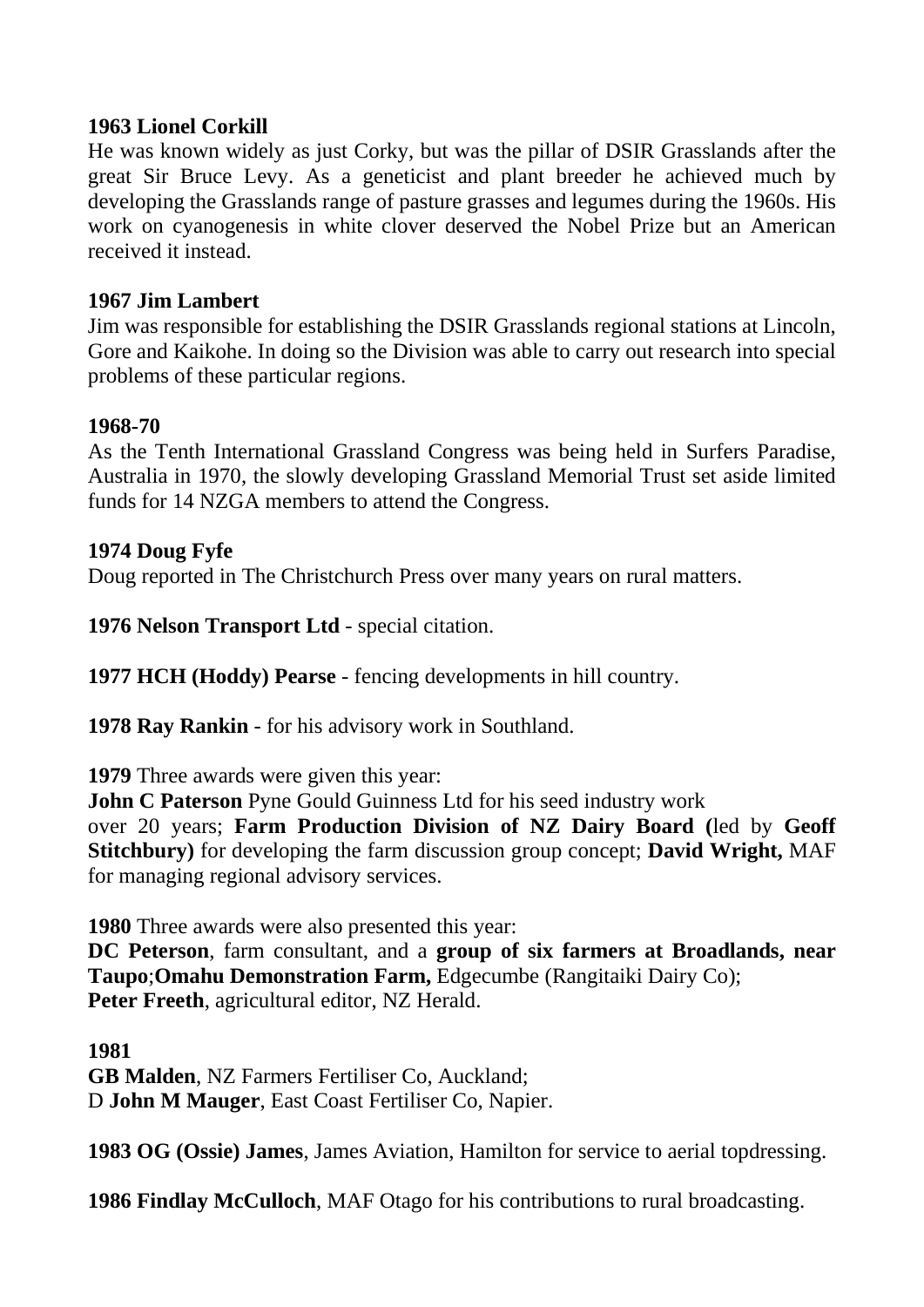**1987 David Wallace**, Cambridge for peatland development; **Sir Patrick Hogan,** Cambridge Stud for pasture development suited to thoroughbreds.

**1990 Arthur Duncan**, Ravensdown Fertiliser Cooperative for his contribution to southern South Island grassland farming for many years, and more recently, for building up an outstanding technical team at the recently established Ravensdown Fertiliser Cooperative in Dunedin.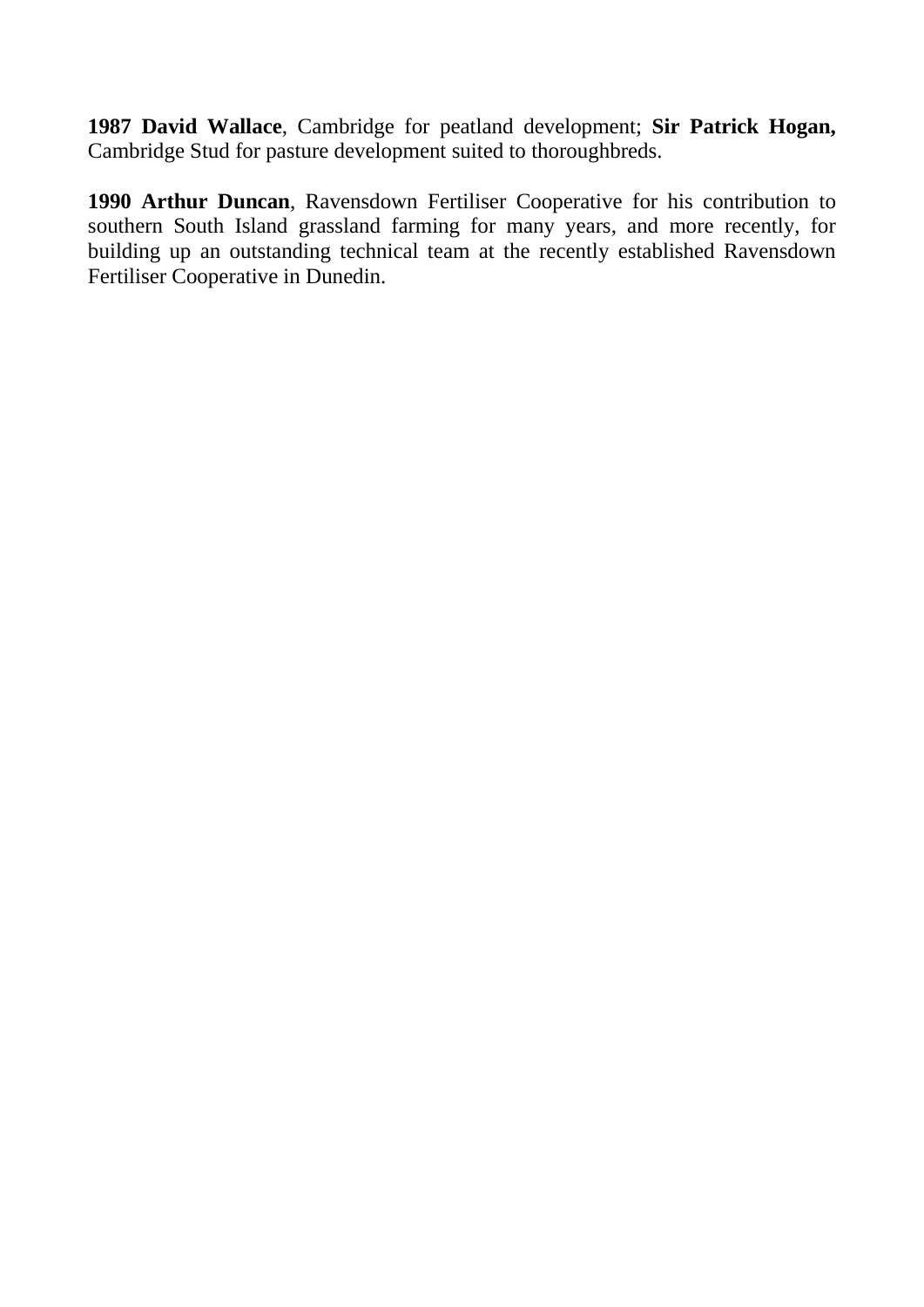# **Regional Awards**

# **1997 Tim Johnston, technical consultant for BOP Fertilisers.**

Based in Mount Maunganui, this company is now part of Ballance Agri-Nutrients Ltd. Tim was the inaugural recipient and had marketing and implementation responsibilities for the company's research and development programme.

He also contributed significantly to the 1987 Matamata NZGA Conference and the Waikato section of the XVIIth International Grassland Conference in February 1993.

# **1998 John Lloyd, ICI Crop Care, Richmond.**

For several decades John helped researchers to develop effective seed coating that was the sensible way to protect establishing pastures and forage crops.

# **1999 David Richie, Drumpeel, Otane**.

David developed an impressive livestock and cropping farm and also played a key role in regional farming organisations. He was an active leader in establishing FAR, the Foundation for Arable Research, based in Canterbury.

## **2000 Peter Hook, Gore.**

Peter has made an exceptional contribution to southwestern Otago and northern Southland since graduating from Lincoln in 1965. He worked for MAF then Agriculture NZ when it formed in 1992, but resigned in 1999 to work independently as Charlton Farm Consultancy Ltd.

# **2001 Bill Gallagher, Hamilton**

Bill developed electric fencing into a successful international over several decades. His company enhanced the Doug Phillips invention into a more powerful but safe system, enabling the concept of controlled grazing.

He was honoured by the Crown three times, ending as Sir William. In 1996 he received the Excellence in Communication Leadership Award, the highest individual award given by the International Association of Business Communicators, the first time it was awarded outside North America.

# **2002 Bernard Card, Wellington**

Bernard was the general manager of Landcorp. He joined Lands & Survey in the late 1960s, starting by supervising farming and land development in Wellington, Wairarapa and the Chatham Islands.

Bernard then worked as district field officer in Blenheim and Napier, responsible for large-scale farming, land settlement and development. He was later promoted to chief pastoral lands officer, coordinating high country policy. He was finally the Landcorp General Manager responsible for 500 staff and nearly two million livestock.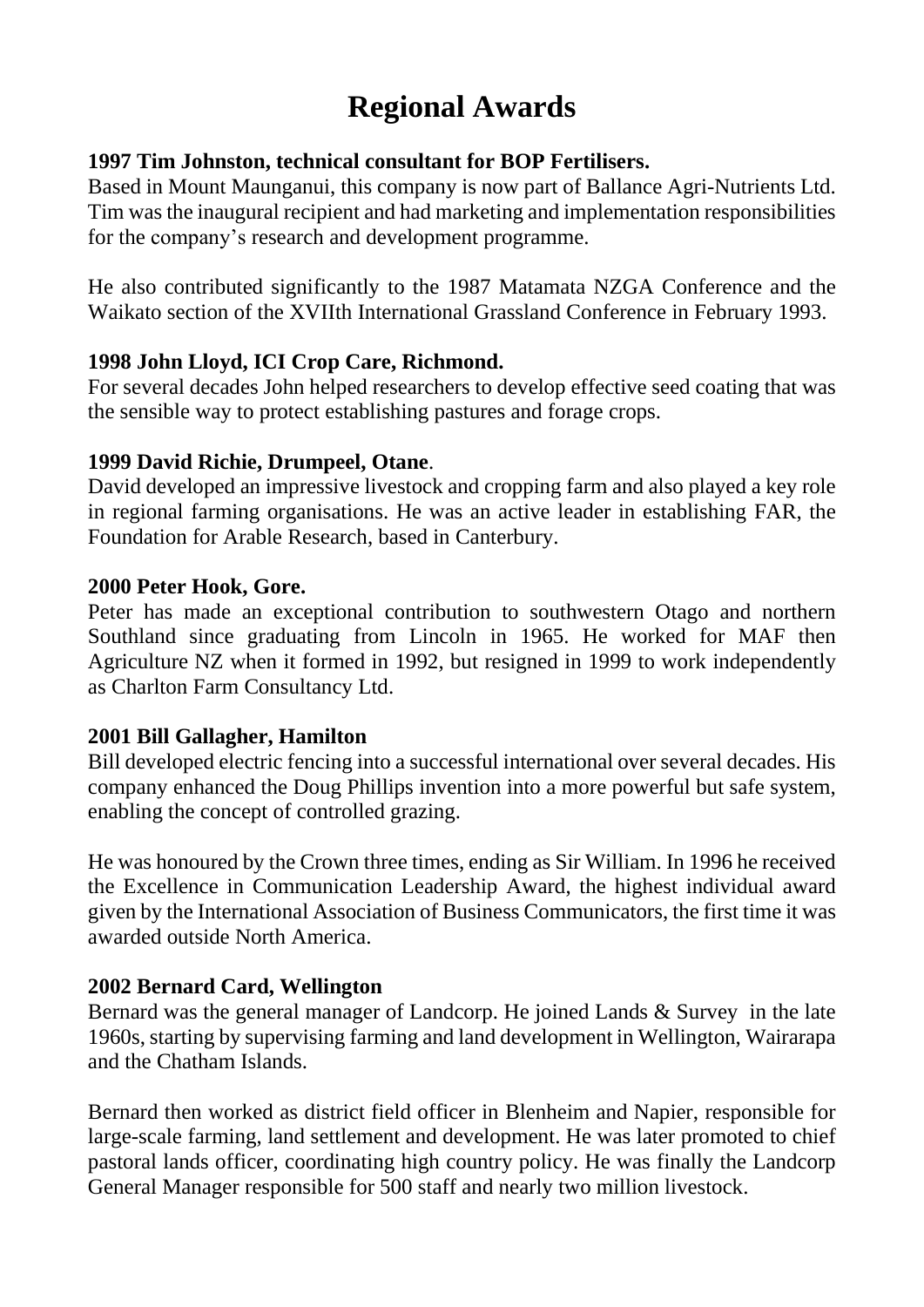## **2003 Jill Galloway, Manawatū**

Jill was the voice of Manawatū farming for many years and latterly the farming journalist for the *Manawatu Standard* daily newspaper. She started in 1974 with *Radio NZ* as a reporter for the Rural Team where she quickly developed a formidable reputation as a no-nonsense and knowledgable reporter.

She regularly visited DSIR Grasslands and Massey University to interview the researchers and managers, and helped to encourage them to talk about their successes on the radio and in paper media.

## **2004 John McKenzie, Canterbury**

In his successful career in the Canterbury and national seeds industry John developed exceptional integrity to support the region's pastoral farming. He was a farm management consultant and then a partner with JB Tavendale & Co Ltd before forming Agricom (NZ) Ltd in Ashburton.

In 2004 he was R&D, production and international sales manager of the successful Agricom that is now a wing of PGG Wrightson, but still operating successfully under its own name.

John also farmed over 500ha of cropping farms and has been involved in several industry boards and groups. He was awarded the Ray Brougham Trophy by NZGT in 2010.

### **2005 John Young, Taranaki**

John was one of the leading lights in Taranaki and New Zealand's dairying. He was a past director of NZDB, chairman of Kiwi Dairies Ltd and of the Federation of Taranaki Veterinary Clubs, as well as having numerous other regional roles.

### **2006 Neal Wallace, Dunedin**

Neal made an exceptional contribution to farming journalism and New Zealand agriculture. He was the Agribusiness Editor for the Otago Daily Times (ODT). Neal strongly believed that his role was that of bridging the information gap between urban and rural people, ensuring that those living in towns and cities know what goes on outside city limits. He regarded that as his mission when he joined the ODT.

### **2007 Bob Cottrell, Taupo**

Bob made a contribution over many years to farming in Taupo and the King Country through monitor farms, the Taupo Lake Care Trust and the Awhenua Trophy Award scheme.

# **2008 Penny Wardle, Marlborough**

Penny is another effective regional farming journalist who was rural editor for The Marlborough Express during 1984-1991 and has since freelanced for the leading New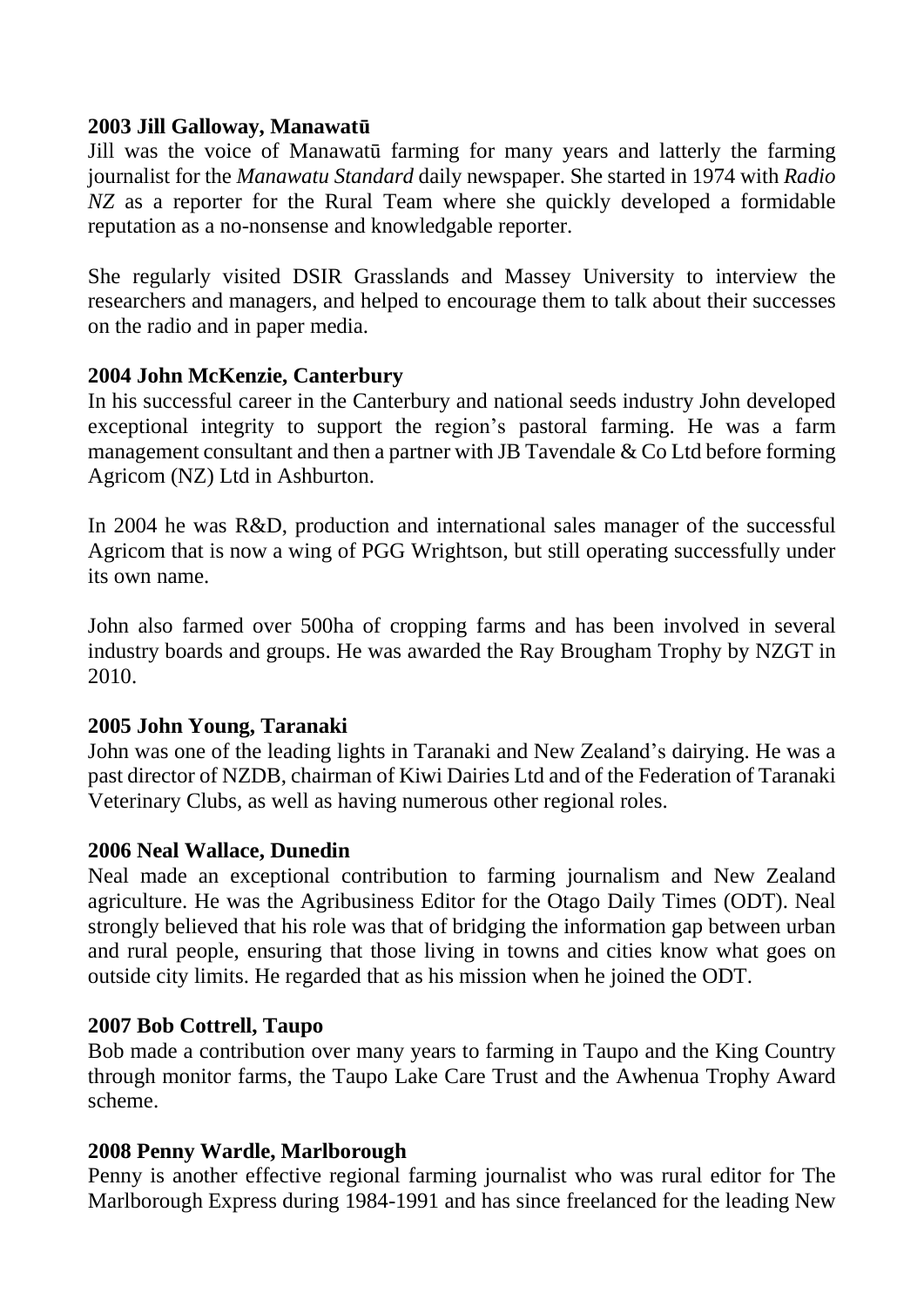Zealand farming publications and websites. She oversaw editorial production of The Meat Producer, and publicity for the Starborough-Flaxbourne Soil Conservation Group's *Beyond Reasonable Drought* field day and the 2008 Marlborough NZGA Conference.

Penny is a facilitator for the Marlborough Environmental Awards, helps the Marlborough District Council to protect indigenous vegetation on private land, and is a researcher for the farm business television programme *Rural Delivery.*

# **2009 Bob Thomson, Northland**

As a rural adviser Bob has motivated farmers in Northland to change and improve their business performance. He started working with MAF as a livestock instructor in the 1970s.

He was a strong advocate for crossbreeding in sheep and cattle and of controlled grazing that markedly improved management of pastures and animal nutrition.

Bob helped to develop the concept of monitor farms in Northland; and he also recognised the importance of traceability and product assurance, from which arose the Beef Improvement Group, a forerunner of many of today's QA systems.

# **2010 Andy Macfarlane, Canterbury**

Andy graduated from Lincoln and began his career working on the hard hill country around Whanganui; he was based in Rangitikei, working with cropping farmers and intensive livestock finishers.

In late 1981 Andy joined a private practice in Ashburton, the largest farm consultancy in South Island. Then in 2000 Andy and his wife Tricia bought a 240 ha property near Ashburton and converted it to dairying. Since then they were judged Supreme Winner in the Canterbury Ballance Farm Environment Awards.

In the early 1990s Andy joined others to set up corporate farming businesses and equity partnerships. He was also involved in establishing Agricom NZ Limited with John McKenzie. Then in 1997 Andy formed Macfarlane Rural Business, which has grown to include at least eight farm consultants. He is now involved in numerous community and industry organisations and is a keen advocate of stronger science and education.

# **2011 Ingrid Collins, Gisborne**

For many years, Ingrid led significant governance and structural changes in Māori farm business. She was first appointed to the Committee of Management of Whangara B5 (a Māori Incorporation) in 1974 and was the first woman to be appointed to an Incorporation Committee of Management.

Then in 2006 the Whangara Farms Partnership was established, bring together sheep and beef operations of Whangara B5, Pakarae A and other blocks. Ingrid was appointed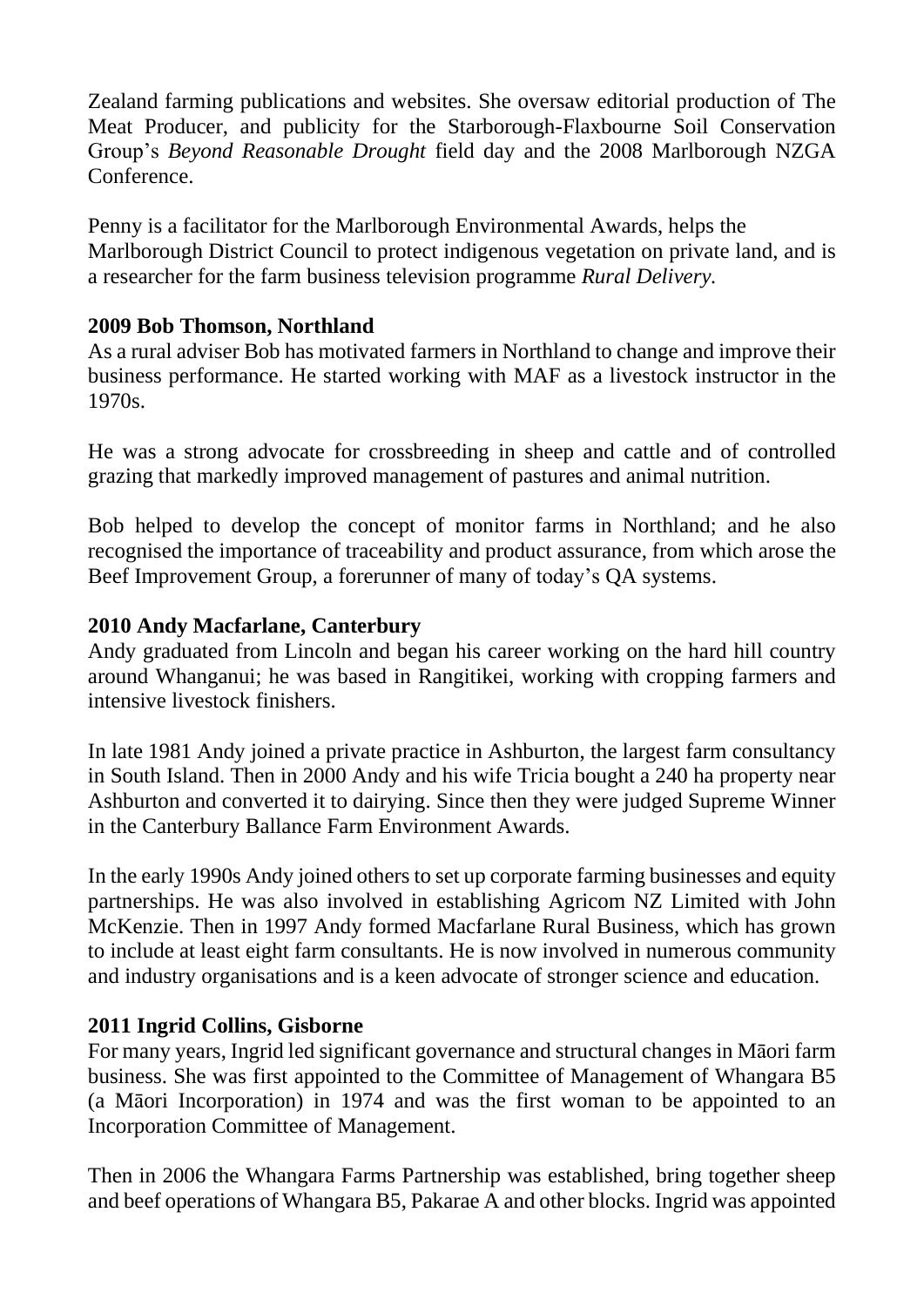chairperson and has remained so since. Whangara Farms entered the Ahuwhenua Trophy Competition for Māori Excellence in Farming in 2009 and was the National Winner that year.

She was a member of the National Board of the Federation of Māori Authorities, representing Tairawhiti from 1990 to 2010. During this time the Tairawhiti branch played an active role in getting amendments made to the Māori Land Act 1963, leading to the establishment of Te Ture Whenua Māori Act 1993.

In 2002 Ingrid was appointed chairperson of the Tairawhiti District Health Board, a position she held until resigning in 2010.

# **2012 David Stevens, Mosgiel**

David is well-known to NZGA members for his service as an LOC member, President and of course, presenting conference papers. When based at DSIR's Gore regional station he developed focus farms, following successful farmers for a year to see what they did.

This was a precursor to the highly successful monitor farms in Otago and Southland. David's excellence in communicating science and technology to farmers has had a large impact on farming in these southern regions. He has since served as President over two years.

### **2013 Martin Hawke, Rotorua**

Martin has been committed to grassland and farm forestry research in the Bay of Plenty since the 1970s, when he started working at the MAF- Forest Research Institute's largescale experiment at Tikitere, with pine trees planted at varying densities and in patterns.

In 2004 Martin left AgResearch and began his own research servicing company. He has continued since then to conduct field experiments, dealing with soil fertility and pasture improvement.

# **2014 Aaron Meikle, Central Otago**

Aaron started as a farm consultant based in Alexandra in 1997. He has since worked in several extension positions in the south half of the South Island and in 2014 he worked for Beef+Lamb NZ as the extension officer for the Central South Island Region.

He has a sound understanding of the region's farming systems and an inclusive, approachable style when working with farmers. He is skillful at facilitating discussions and building relationships within the rural communities and is highly regarded for this ability.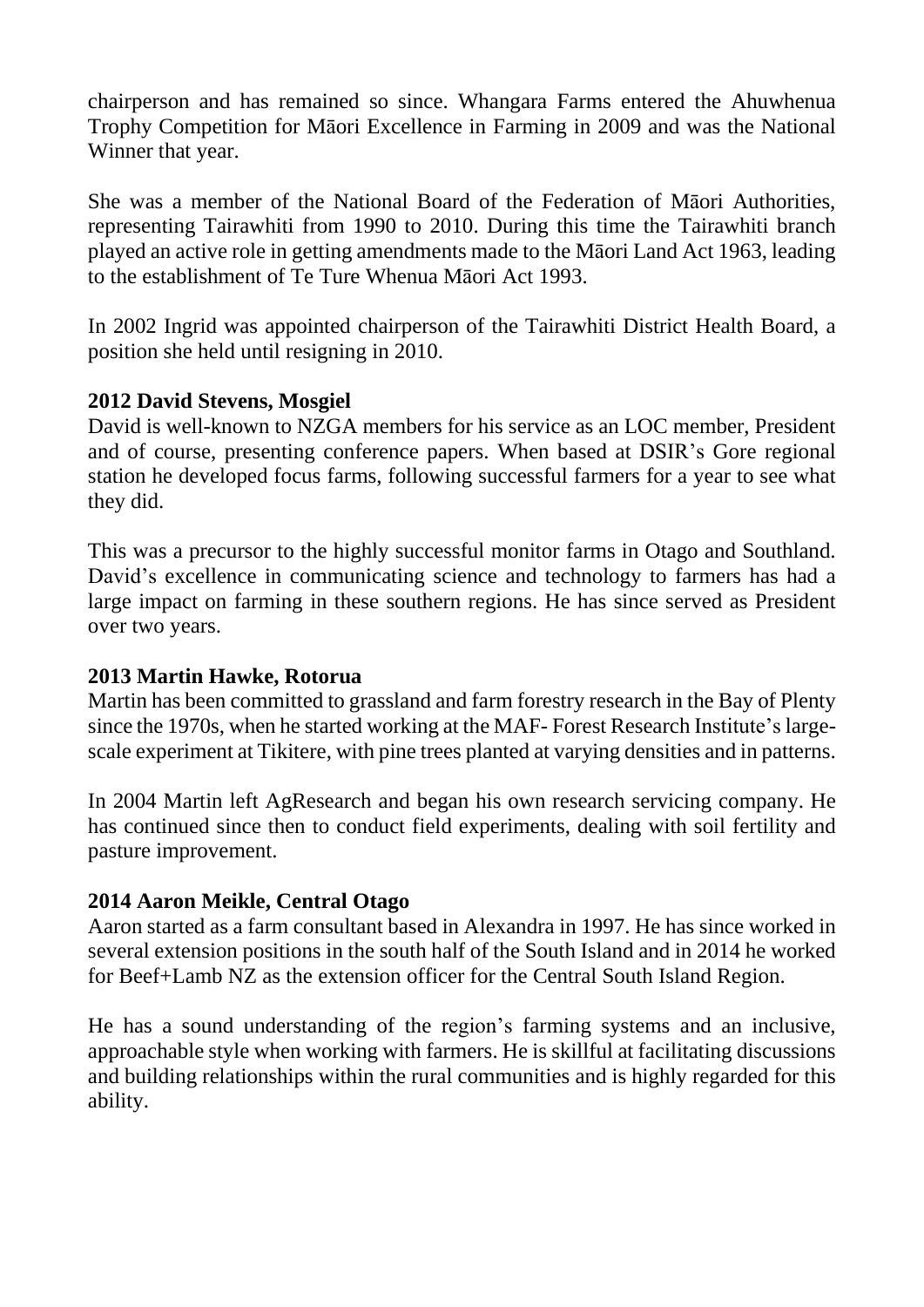## **2015 Chris Garland, Wairarapa**

Chris has been working the Wairarapa since 1980, firstly as a MAF adviser. He is a principle partner in Baker & Associates, the top consultancy in this region and in the country.

He provided agribusiness consultancy services with an emphasis on how to manage and develop an enterprise. He edits the weekly AgLetter and sits on the Board of Pastoral Genomics and Rimunui Farms.

## **2016 Nicky Heslop, South Canterbury**

Nicky is one of the leading consultants in South Canterbury. She facilitates and coordinates various monitor farm and focus farm programmes in the sheep, beef and deer sectors. Her influence over about 20 years has helped many farms in the region to substantially raise their productivity.

Nicky is a director and chair of Irrigation New Zealand, so has to relate with the media and politicians, representing farmers on topical and sometimes controversial issues.

## **2017 Rob Gallen, Whanganui**

Rob started in 1982 with MAF as an adviser servicing the Rangitikei region and from 1985, the Whanganui-Waverley region. He left MAF in 1987 to start his own business and has never looked back.

He is a great facilitator and helps others to establish their farming businesses. He has been involved in Land Based Training Ltd (LBT), a private training business with 1200 to 1400 students and 55 staff.

LBT is contracted to individuals, organisations, schools and government institutions, including the Ministry of Foreign Affairs & Trade, with a three-year contract in Botswana. LBT is a Category One training provider with the NZ Qualifications Authority, which may be the only one in the country.

### **2018 Peter Anderson, McKenzie Country**

Peter is a veterinarian based in Twizel who has had a long-term commitment to the Merino and sheep sector in the McKenzie Basin, for extension and consultancy. Peter is a great teacher and gifted communicator.

His interaction with young shepherds and the older farm owners has been exemplary, particularly for stock husbandry, performance and monitoring, and measuring a farm's overall performance. He has a great way with words and can explain fundamentals to his audience so that they easily understand them.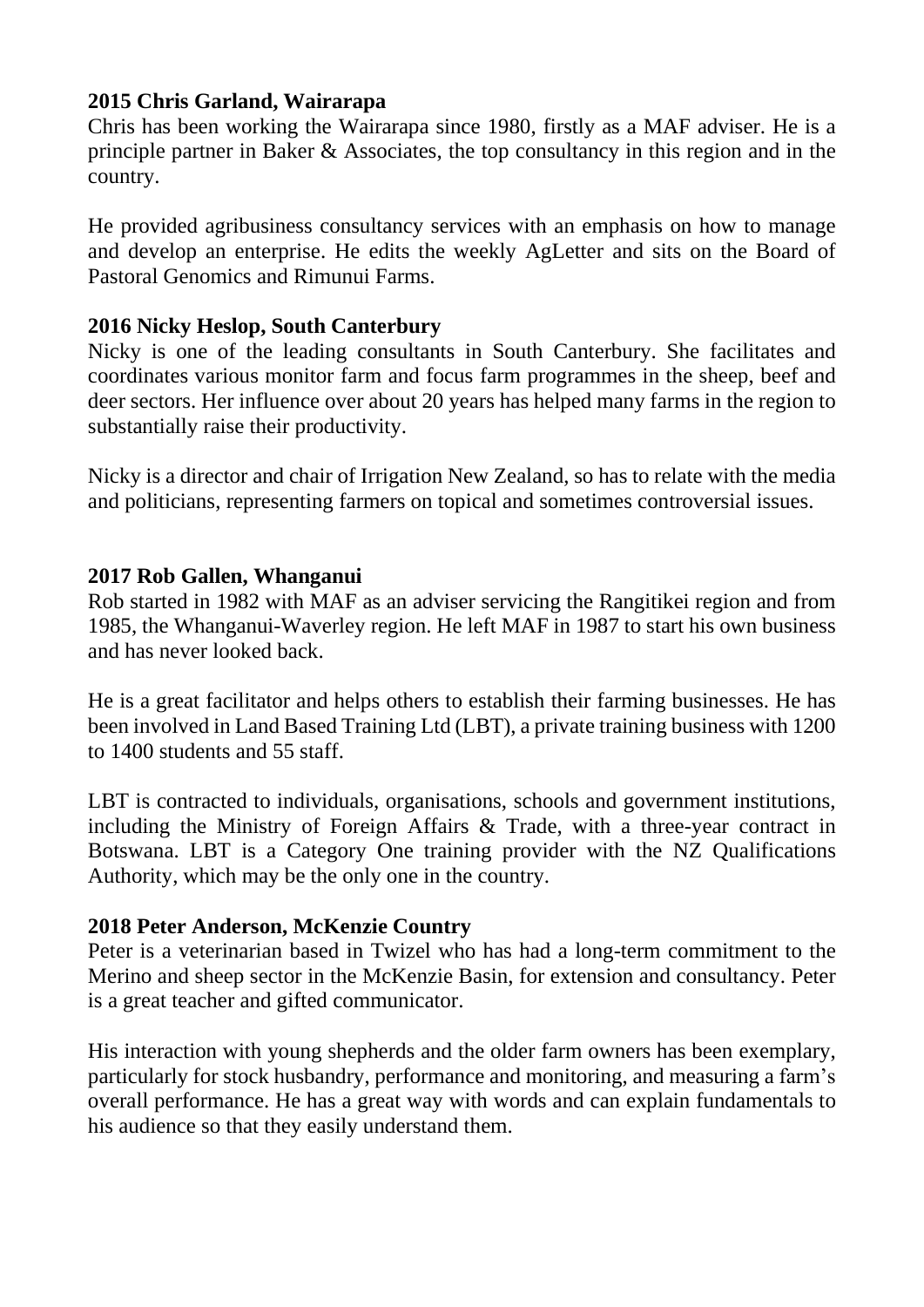# **Farming Awards**

## **NZGA was like a jigsaw puzzle to me. Every year we visited a different grassland region and sampled the farming during the field trip. Gradually we built up a composite picture of NZ pastoral farming over the years, just like a jigsaw puzzle.**

The Local Organising Committee (LOC) members wanted to show us excellent examples in the region, so they planned to visit some of these. It stands to reason the NZGA should have been moved to recognise such good farming, so it was appropriate to make farming awards every year.

Making these awards became the responsibility of the NZ Grassland Trust, in the 1960s, so each year two trustee judges, with maybe an additional trustee if they lived nearby, would visit and look around up to six properties that had been selected by the MAF regional adviser and the LOC.

They were shown around the property by the farmer, who had completed a confidential form, giving the farm details, though at least one farmer judge was known to have made a decision based on the quality of the scones given while we discussed the details in the farmhouse after the tour!

In more recent years the sensible decision was made for the LOC to decide on the Farmer Awards, as they knew the outstanding farmers better than NZGT trustees.

However, after going back through the records, it is obvious that the people were outstanding in their farming practices and well deserved to be recognised by an award. Indeed, most of those nominated but not chosen also deserved recognition as farming enterprises.

After seeing them all we can take pride that the country has produced such outstanding farm businesses. In most cases, the owners ensured that their farms were also sustainable and while producing quality food products, were also environmentally responsible.

## **Following its establishment in 1964 the Grassland Memorial Trust (GMT) began by creating an award as a travelling fellowship. This established GMT as the body responsible for making the awards.**

So the next award was called the **Grassland Memorial Trust Award** and for the first time it was presented to a farmer - **MD Lawlor, Greenvale, Gore** for outstanding farming performance. Mr Lawlor had doubled his stock carrying capacity in only six years from an already high level and was developing as an effective extension worker throughout Southland by freely demonstrating his successful farming system.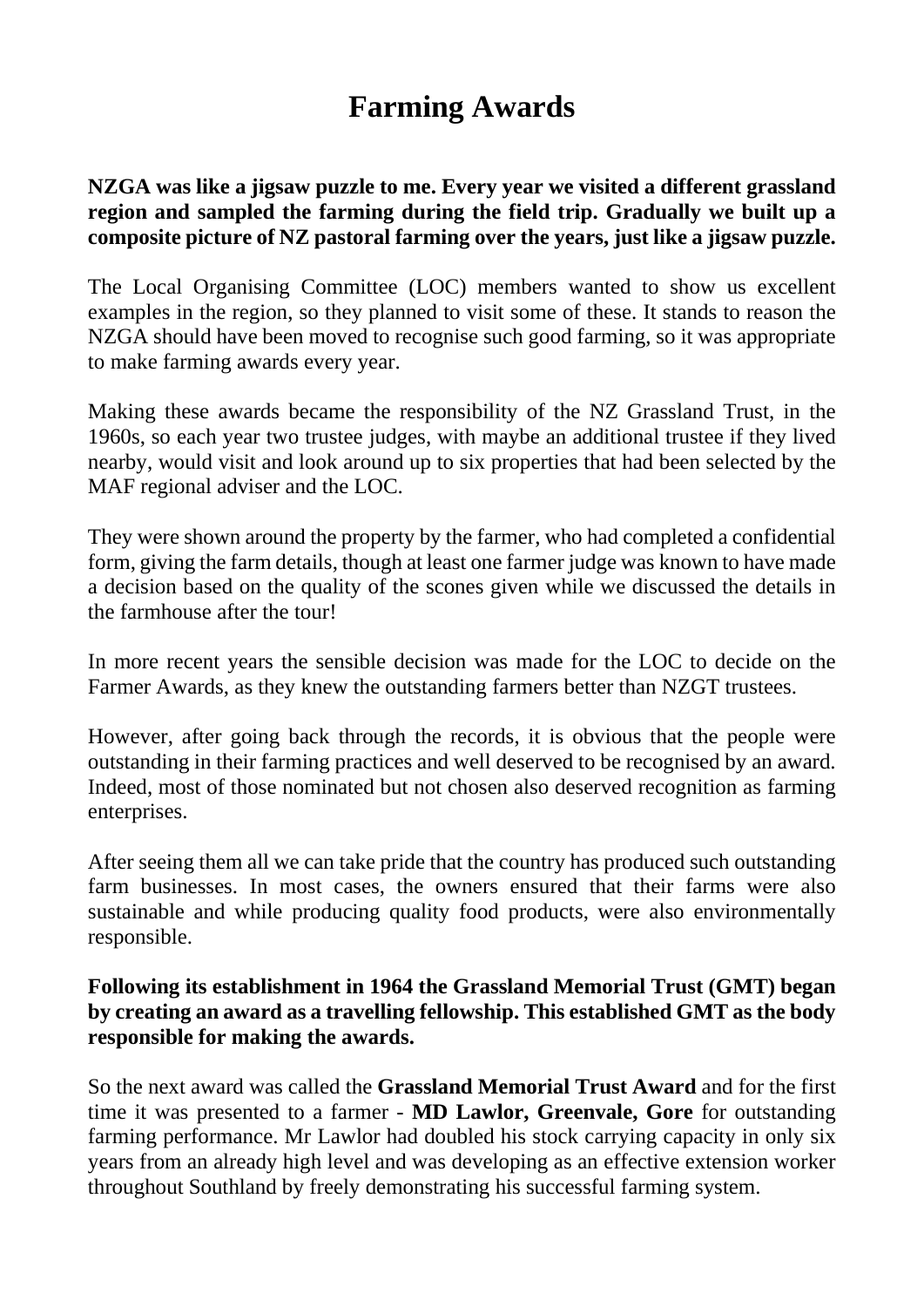In 1967 several GMT Awards were presented, establishing the Farming Awards as a separate entity. The following were all award winners for excellence in regional farming, with some identified for their particular speciality:

#### **1967 Whangarei**

A Brown, Waipapakauri - dairying.

#### **1968 Ashburton**

JL Steele, The Levels County, South Canterbury.

#### **1969 Masterton**

C Sandbrook, Te Rehunga, Dannevirke.

#### **1971 Taupo**

Two awards were made to farmers in the Taupo region, but they were not named in the GMT Report that year.

#### **1973 King Country**

S. Frederickson, Te Kuiti - exceptional hill country farming; J Gilmore, Otorahanga - for lowland farming.

#### **1974 North Otago**

S Hurst, Waimate - Intensive flatland farming; IM Anderson, North Otago - extensive high/hill country farming;

### **1975 Hawke's Bay**

JB Spiers, Takapau - intensive farming; AR Radburnd, Hastings - extensive farming.

#### **1976 Nelson**

ES Rollinson - intensive farming; N Riley - intensive farming; FA Silcock - hill farming;

### **1977 Manawatū**

GE Fieldhouse, Rongotea - dairying; MJF Guy, Koputuroa, Levin - beef production; Abbiss Brothers, Halcombe - pastoral and arable farming; M Main-hill country and lowland sheep farming; GW Eames, Pohangina - hill country farming.

### **1978 Southland**

C Miller, Glencoe - mixed farming; S Hall, Edendale, - dairying;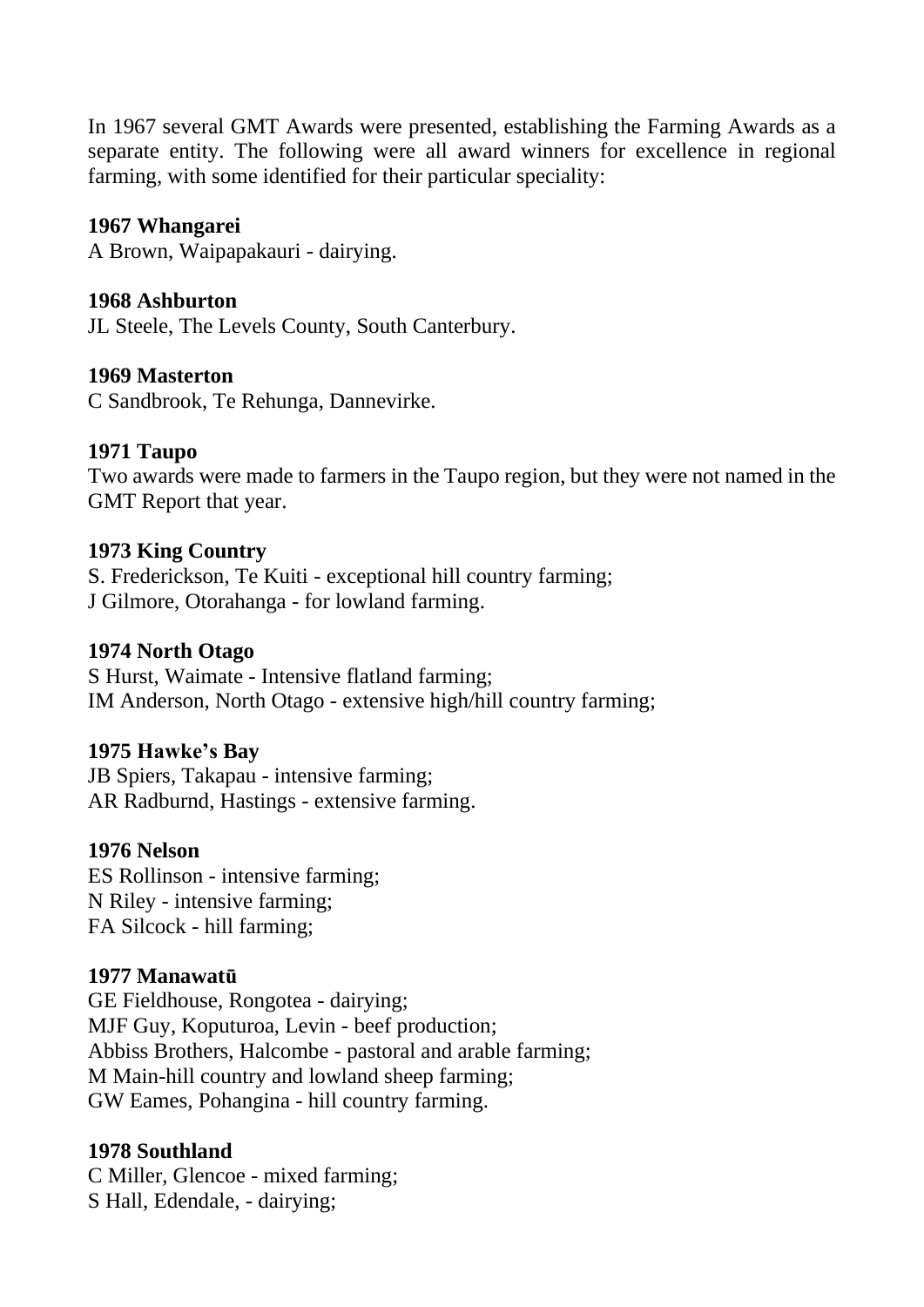C Richardson, Heriot - hill country farming; Progress Valley Farm Group - sheep and beef farming.

### **1979 Volcanic Plateau**

Alan Crowley, Opotiki - dairying; Alf Primrose, Marotiri, Whakamaru - sheep farming; B Wills, Reparoa - mixed farming

## **1980 Greymouth:**

Dairying - Nelson and Janice Cook, Kowhitirangi; Sheep & Beef - Stuart and Colleen McCloud, Whataroa; Impressive new farmers - Colin and Moira Gibson, Oparara, and Geoffrey and Muriel Gibson, Oparara; Most impressive land development - William and Alison Kirkland, Maimai.

# **1981 Taranaki:**

Dairying (under 200 cows) - Mr Colin C Mead, Manaia; Dairying (over 200 cows) - David Lepper, Lepperton; Intensive Sheep & Beef - P. Cook, Huinga; Hill country Sheep & Beef - Sandy Chesswass, Tututawa.

## **1982 Marlborough:**

Dry hill country - JL Peter; High Country - GA Black; Mixed farming - IM Jordan; Moist hill country - M & T Shand.

# **1983 Gisborne:**

Farming on Pumice Soils - Guy Trafford, Matawai; Farming on Pumice/Mudstone Soils - John Lane, Rere.

# **1984 Timaru:**

A and G Chapman - excellence in downland farming; Kerry Swann - development of an intensive lowland farm.

# **1985 Northland:**

Steep country - MR Tylden; Large dairy farm - the Batten family; Highly productive pasture - JV Milich.

### **1986 Alexandra:**

Summer-dry hill/high country - John Perriam, Bendigo; Summer-moist hill country - Crawford Pennycook, Lake Wanaka; Robert Butson, Mt Nicholas Station, Lake Wakatipu; Phillip Atkinson, Chatto Creek, Manuherikia Valley.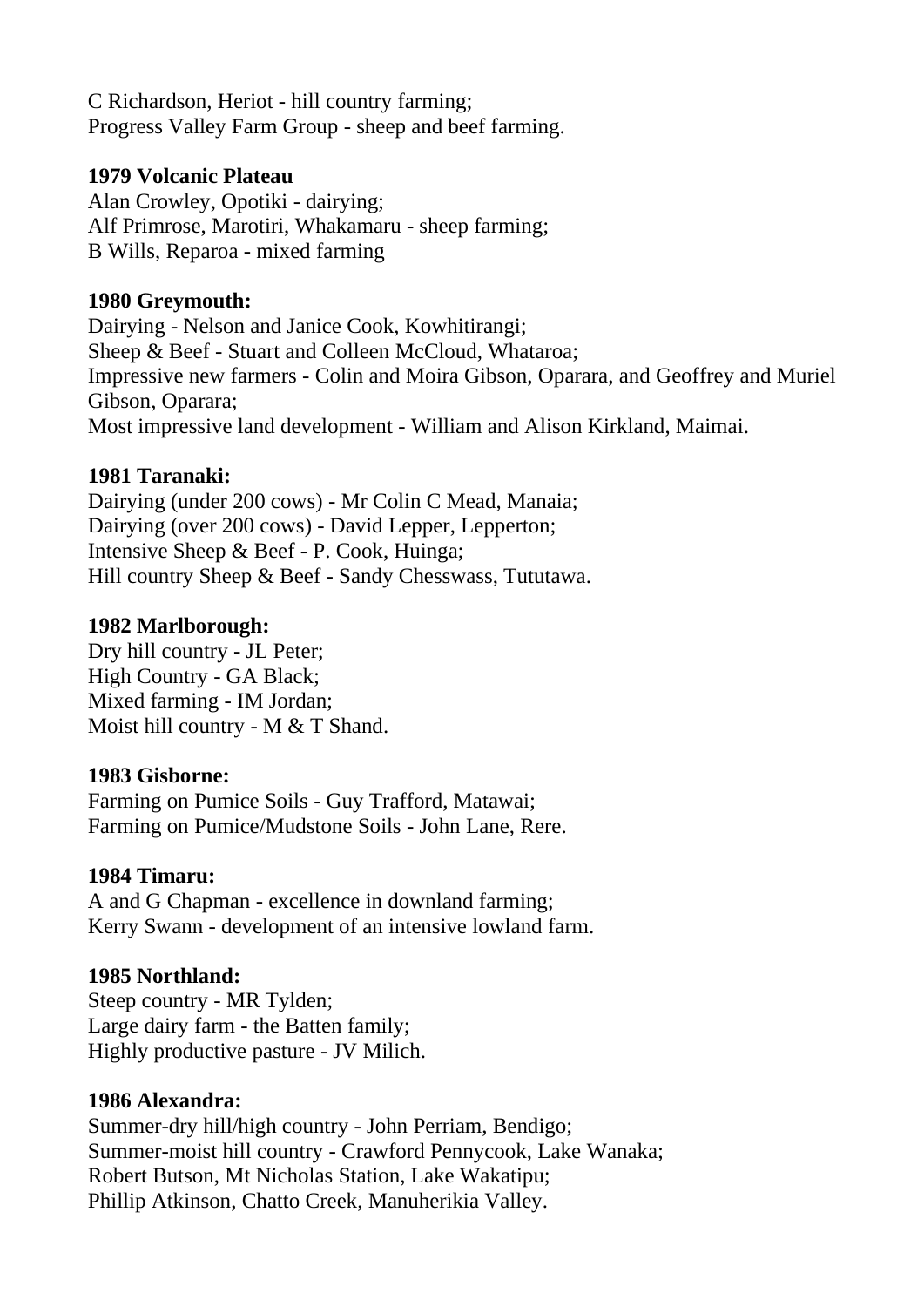#### **1987 Matamata:**

Dairy farming - Bernard Davis, Waitoa;

#### **1988 South Otago:**

Brian and Ethel Dawson - for excellent farming; The McNab Family of Lochindorp - for development and management of South Otago hill country.

#### **1989 Whanganui:**

Wayne Faulkner - for domesticating fallow deer; Donald and Alistair Poison - for sheep breeding and pasture management in hill country.

#### **1990 Ashburton:**

Colin and Jocelyn Lill - for pasture seed production; Colin and Jeanette Tarbotton - for high performing farming in troubled times.

#### **1991 Whakatane:**

Basil Edwardson - for dairying; Barry and Diane Yeoman - for excellent hill country farming; George Murray for contributing to Eastern Bay of Plenty farming over a long period.

#### **1992 Gore:**

The Gardyne Family - for excellent lowland farming; Charlie and Ailsa Smaill, Glenlapa Station for high country farming.

#### **1993 Masterton**:

Hugh and Mary Ryan, Taratahi, Masterton - excellent lowland farming; Don and Jocelyn Kinnell, Whareama for their hill farming.

### **1994 North Canterbury:**

John Acton-Adams, Amberley - for improving hill country; Maurice and Tracy Newell, Waiau - for farming lowland grassland intensively.

### **1995 Northland:**

Tom and Kathy Pow of Ruakaka - for innovative intensive dairying; Harold and Raewyn Robinson of Arapahue, south of Dargaville - for excellent coastal farming.

#### **1996 Oamaru:**

Adri and Francé Verbakel, near the Waitaki River - for dairying with irrigation; Merv and Carol Dalziel, Roundhill - for farming rolling dryland with cattle, sheep and deer.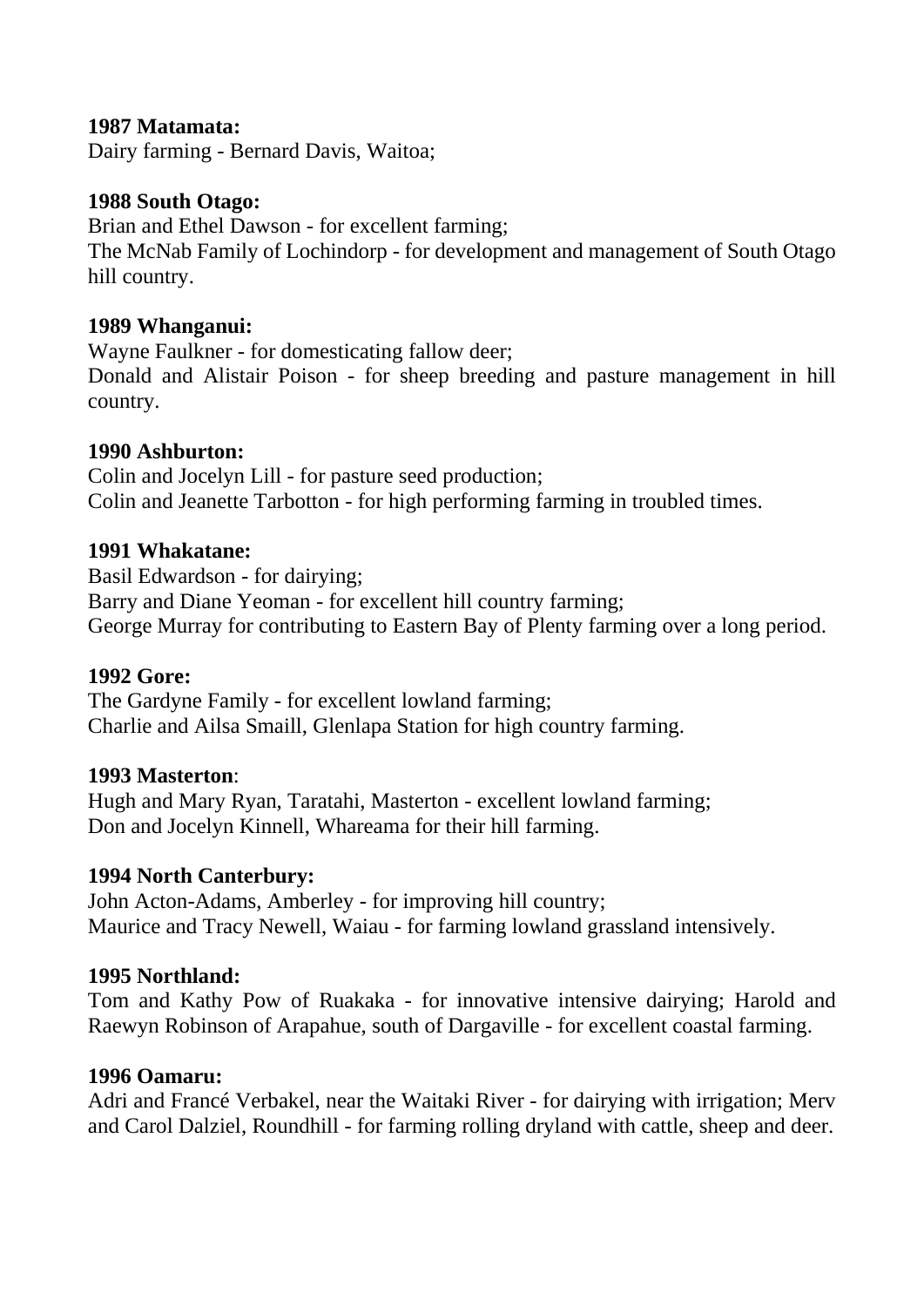## **1997 South Auckland:**

The Shuker Family (Barry and Rosalie, Campbell and Scott of Aka Aka near Waiuku - for dairying on heavy silt swamp land; Geoff and Gloria Collier of Mangatangi, east of Pokeno - for thinking/planning a dairy farm and a meat production farm and sensible use of modern pasture varieties in mixtures.

### **1998 Nelson**:

Philip and Jocelyn Riley, Wakefield - for productive dairying; Doug and Bronwen Thorneycroft, Speargrass Station, Nelson Lakes - for sustainable mixed farming and conservation.

### **1999 Napier**:

Peter and Prue Tod, Otane - for productive dryland farming; Steve and Jane Wyn-Harris, near Waipukurau for farming of tea hill country farms and for rural communication through radio broadcasts.

#### **2000 Invercargill**:

Roger and Rosemary Hamilton, Winton; Peter and Joy Horrell, Clifton - both for excellent downland farming

#### **2001 Waikato**:

Brian and Andrea Hanna, Mahoenui, for sustainable meat production; Jim and Sue Van der Poel, Ohaupo for excellence in dairying and serving the dairy industry.

### **2002 West Coast**:

Mark and Christine Burnett, Cape Foulwind for pasture and livestock improvement after soil flipping;

Craig and Louise Feyen, Blackball, for dairying in high rainfall country.

### **2003 Manawatū**:

Richard and Suze Redmayne, Tunnel Hill, Turakina for farming on several soil types and for effectively applying computers to their management and staff communication; The Poulton Family, Wairiri, Kumeroa - efficient farming in moist hill country.

### **2004 Ashburton**:

Leo Donkers, Willsden, Rakaia for effective conversion to dairying on dry downland, and involvement in regional advisory boards;

Gary and Barbara Townshend, Darfield, for beef and lamb finishing and dairying under irrigation, with six equity partners.

### **2005 Taranaki**:

Kevin and Jackie Honeyfield, New Plymouth;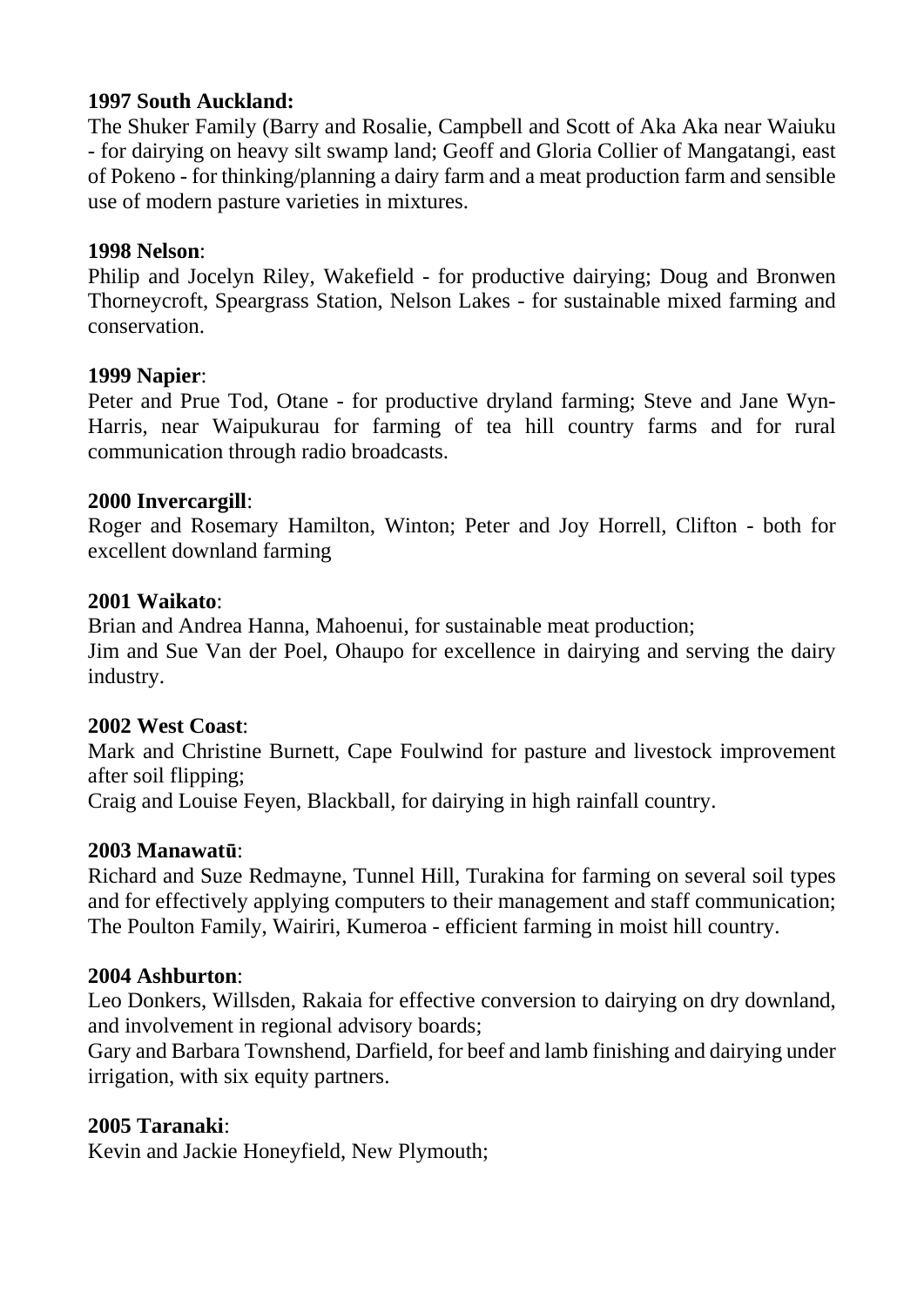## **2006 Dunedin**:

The Reid Family, Traquair, Outram for innovative integration of pastoral farming and agroforestry; Alan Garden, Auchterless, Roxburgh for hill country development.

# **2007 Wairakei:**

Peter Kidd, Mangakino; John Ford, Rotorua;

## **2008 Marlborough:**

Chris and Julie Dawkins, The Pyramid, Waihopai Valley; Sandy and Anna Chaffey, Kulnine, East Coast.

# **2009 Northland:**

Geoff Cookson, Kawakawa Murray Jagger, Whangarei

## **2010 Canterbury**

Craig and Roz Mackenzie, Three Springs Dairies; Grant and Ele Ludemann, Challenge Farms.

## **2011 Gisborne**

Charlie and Kerry Seymour, Whangara; James Brownlie, Ohuka-Ruakituri.

# **2012 West Otago-Southland**

John and Liz Chittock, Kaiwera - managing for the Salvation Army trust Board and training four young aspirants annually; Alistair and Josanne Megaw, Tapanui - dairying in West Otago.

### **2013 Bay of Plenty**

Rick Burke, Katikati - mixed livestock farming; Peter and Anne Jensen, Tauranga - dairying and horticulture.

# **2014 Central Otago**

The Paterson Family, Gimmerburn, Ranfurly - sustainable farming in a dry environment; The Fastiers of Simons Hill Station, McKenzie Country.

### **2015 Wairarapa**

Mark and Lynley Wyeth, Spring Valley, Tararua Ranges - technology use in steep hill country; The Warren Family, Turanganui Station, Southern Wairarapa sheep stud development.